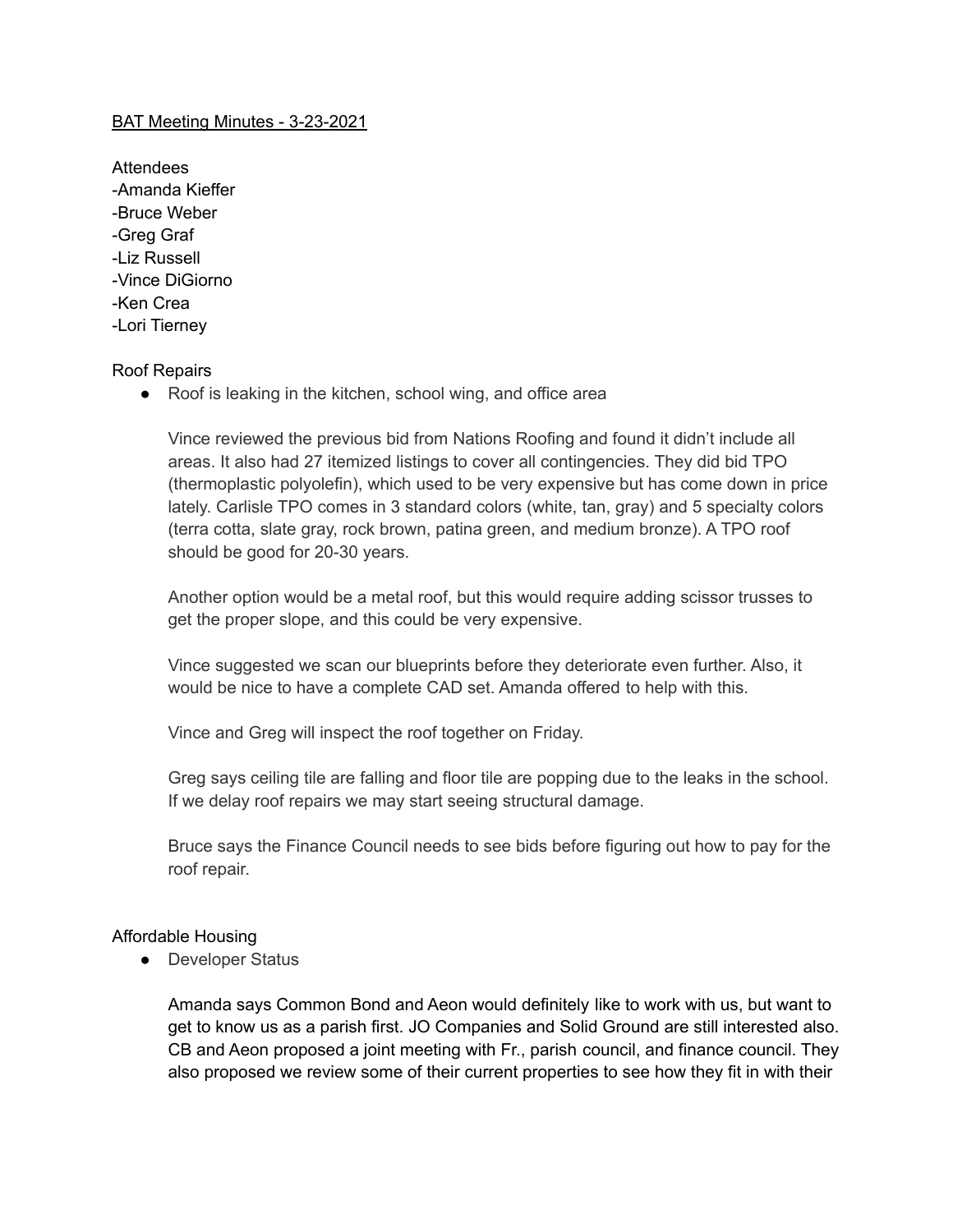communities and how they are maintained. Then they would be willing to give a presentation to the parish.

● Bringing Fr. Michael and others up to speed

Amanda talked to Fr. Michael after our last meeting. Here is his response to their conversation:

Thank you for our telephone conversation today regarding your latest B.A.T. committee meeting discussions, in particular regarding the affordable housing issue. I'm glad you considered it constructive, as did I. Since I'm sure our discussion will be built upon by the committee, I thought it useful that I supply you with my summary of my stances expressed today, just in case your understanding differs. Contact me if we need to clarify something, please.

1. An online forum about the issue of affordable housing, in general, would be appropriate at any time, quite apart from any specific parish project consideration. Such a forum should not include any discussion of our parish's project exploration.

2. A leadership (staff, councils, etc.) information-and-discussion meeting regarding an affordable housing project here at the parish would be appropriate within a relatively short period following things opening up and parishioners generally returning to in-person gatherings at the parish.

3. Following such a meeting, consideration could be given toward offering several gatherings aimed at providing information, answering questions, and getting initial parishioner responses about an affordable housing project here.

4. It must be kept in mind that I, as pastor, must get to know the community in order to have a sense of what might be appropriate and helpful to this parish community. This familiarization will take time. Progress on it is not much possible now and its future speed will depend upon how quickly people return to an active physical life together as the COVID threat begins to lift.

Amanda, I'm aware that having a full-time pastor has significantly changed some dynamics here at Corpus Christi. This can be frustrating as it slows down processes a bit at times. Patience will be needed along the way, for sure. I encourage us always to move forward, but always taking deep breaths. Pauses will not kill what is most important.

Wishing you well,

Fr. Michael